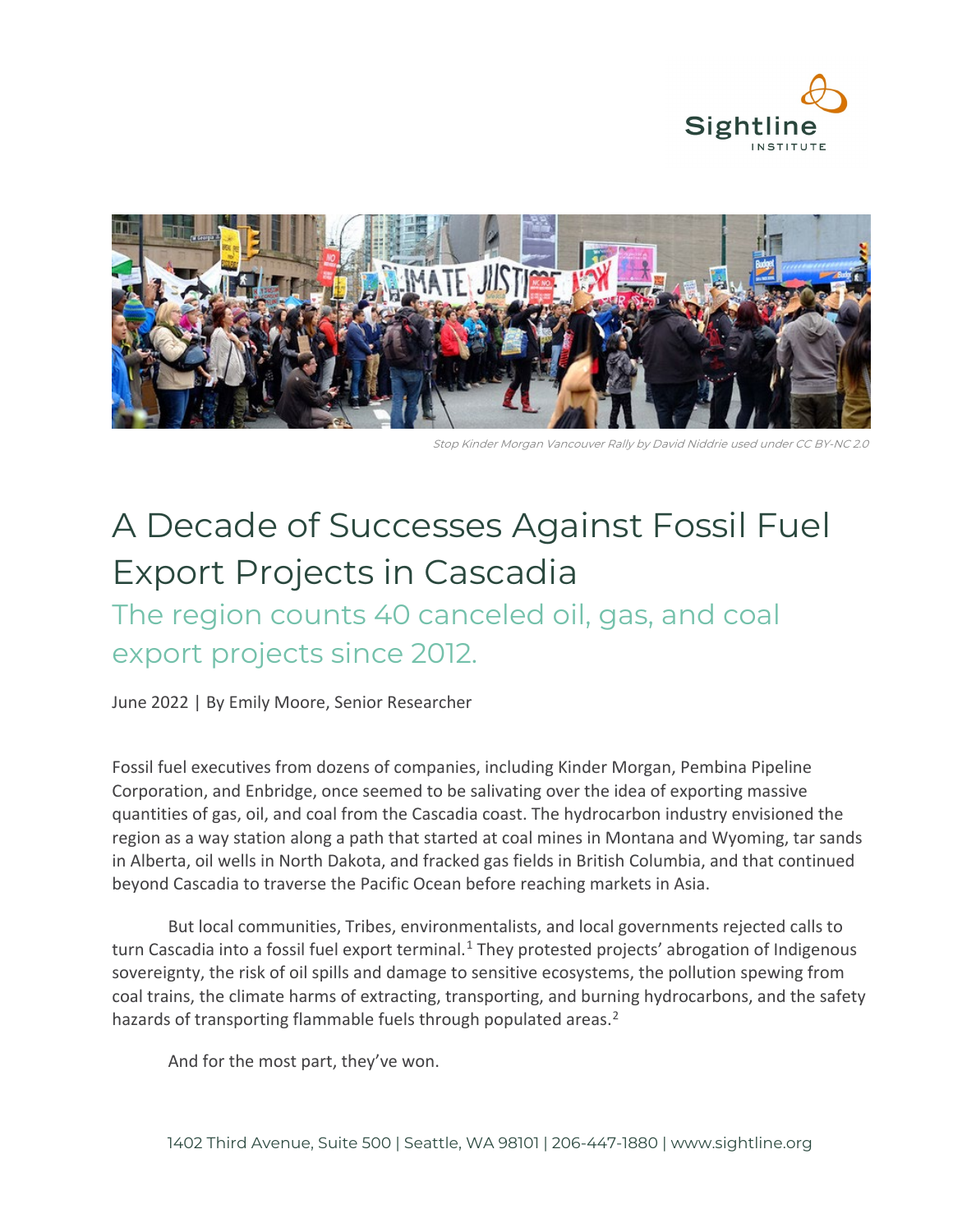# Only a quarter of Cascadian fossil fuel export proposals survived the last decade

Since 2012 fossil fuel interests have schemed more than 50 large projects to export coal, oil, gas, or the[i](#page-1-0)r derivatives from Cascadia's coast in British Columbia, Oregon, and Washington.<sup>i</sup> These proposals came in waves: first coal, then oil, and then fracked gas, driven by a combination of market and policy-related factors like the plummeting US demand for coal, the fracking boom of the 2010s that transformed the United States into the world's top oil and gas producer, and the Obama administration's 2015 reversal of the United States' 40-year crude oil export ban.[3](#page-10-2) Several projects earned dubious distinctions, including the largest coal export terminal in North America and the largest oil export terminal in the United States.<sup>[4](#page-11-0)</sup>

Today, 40 of those—a whopping 73 percent—have been canceled by project backers who faced local opposition, see-sawing energy prices, and regulatory hurdles. Fossil fuel companies completed just 6 projects of the 55 they once proposed: 3 coal export terminal expansions and 3 new propane export terminals. Nine more projects are still in the works. The chart below counts the projects by status: canceled projects are indicated in the topmost group; completed projects are in the middle; and at the bottom are projects that are neither completed nor canceled yet.

| 70% of proposed Cascadian fossil fuel<br>Sightline<br>export projects have been canceled. |                                                                                                                                  |
|-------------------------------------------------------------------------------------------|----------------------------------------------------------------------------------------------------------------------------------|
| Number of projects, 2012-22                                                               |                                                                                                                                  |
| <b>CANCELED</b>                                                                           |                                                                                                                                  |
| $\left( \mathbf{r}\right)$<br>$\left( \frac{1}{2} \right)$                                | $\mathbf{A}$                                                                                                                     |
| 8888888                                                                                   |                                                                                                                                  |
| 00000000                                                                                  |                                                                                                                                  |
| <b>8888</b>                                                                               |                                                                                                                                  |
|                                                                                           |                                                                                                                                  |
|                                                                                           |                                                                                                                                  |
| <b>COMPLETED</b>                                                                          |                                                                                                                                  |
| 88                                                                                        |                                                                                                                                  |
|                                                                                           |                                                                                                                                  |
|                                                                                           | ♤<br>LNG                                                                                                                         |
| <b>NOT YET CANCELED</b>                                                                   | COAL<br>മ                                                                                                                        |
|                                                                                           | OIL<br>PROPANE                                                                                                                   |
| മ മ                                                                                       | <b>METHANOL</b><br>ω                                                                                                             |
|                                                                                           |                                                                                                                                  |
|                                                                                           | Note: Includes proposals that were active at any point from 2012 to 2022,<br>which includes some that were proposed before 2012. |
| <b>Sources: See annex</b>                                                                 |                                                                                                                                  |

 $\overline{a}$ 

<span id="page-1-0"></span><sup>i</sup> This analysis includes only export-oriented projects of coal, oil, gas, liquified petroleum gas (i.e., propane), and methanol.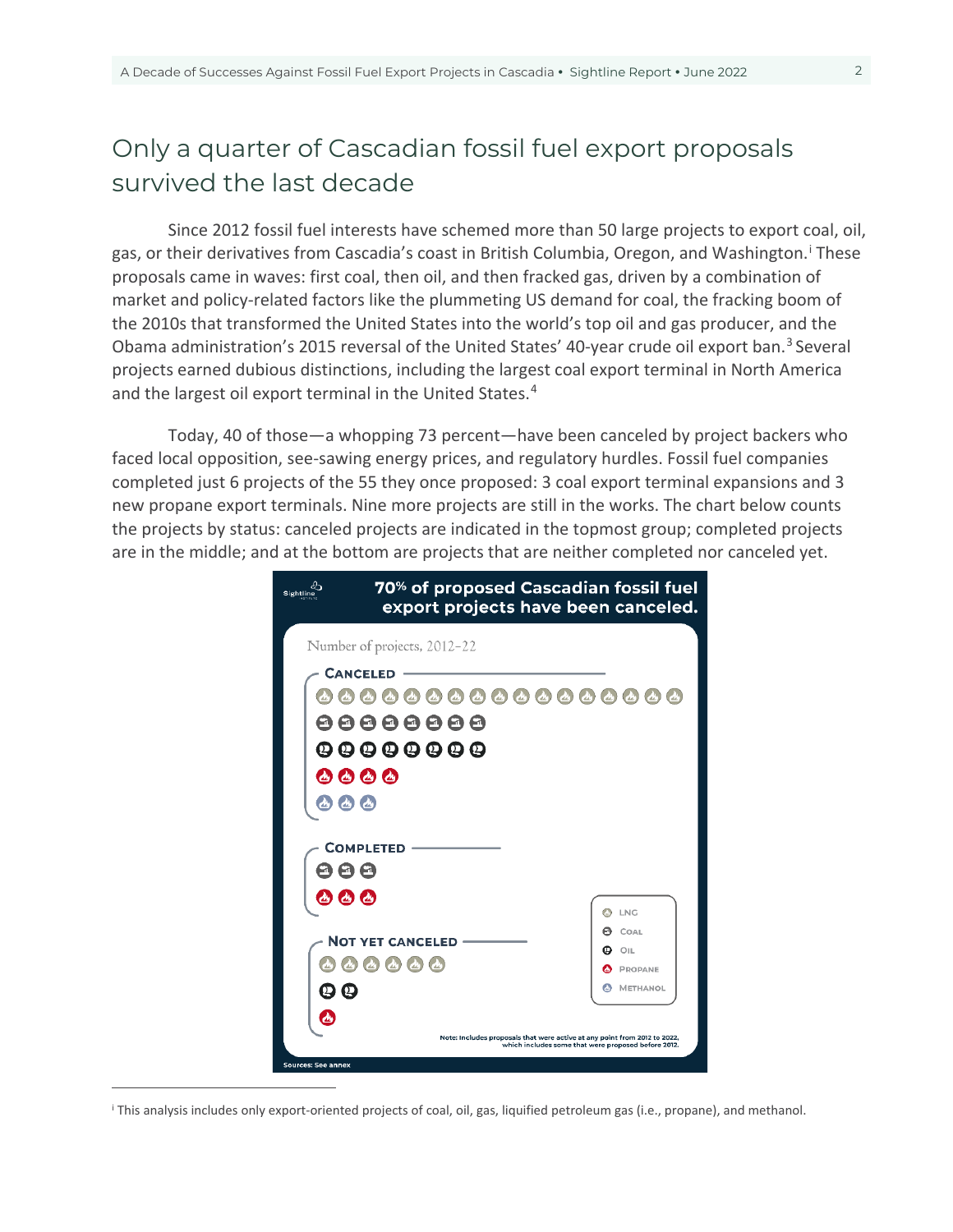# Proposed fossil fuel export projects would have emitted nearly three times Canada's annual greenhouse gases

Collectively, these projects would have spelled disaster for the climate. Extracting, transporting, and burning the fuel associated with all the Cascadian fossil fuel export proposals would have spewed the equivalent of 2,095 million metric tons of CO2 into the atmosphere annually.<sup>[ii](#page-2-0)</sup> To put that in perspective, 2,095 million metric tons is roughly 30 percent of the entire annual greenhouse gas emissions of the United States, which, at 6,558 million metric tons a year, emits more than every other country except China.<sup>[5](#page-11-1)</sup> Or, put another way, 2,095 million metric tons is nearly three times that of Canada, the world's tenth largest emitter.<sup>[iii,](#page-2-1)[6](#page-11-2)</sup> The chart below shows the 2019 emissions of the United States and Canada in the left and right bars and the averted emissions of all the canceled fossil fuel export projects in the middle bar.



<span id="page-2-0"></span>ii See annex for detailed methodology on emissions calculations.

 $\overline{a}$ 

<span id="page-2-1"></span>iii 2019 figures for Canada and the United States. 2020 emissions declined due to the COVID-19 pandemic, but evidence shows they rose again in 2021. Official 2021 figures are not yet available.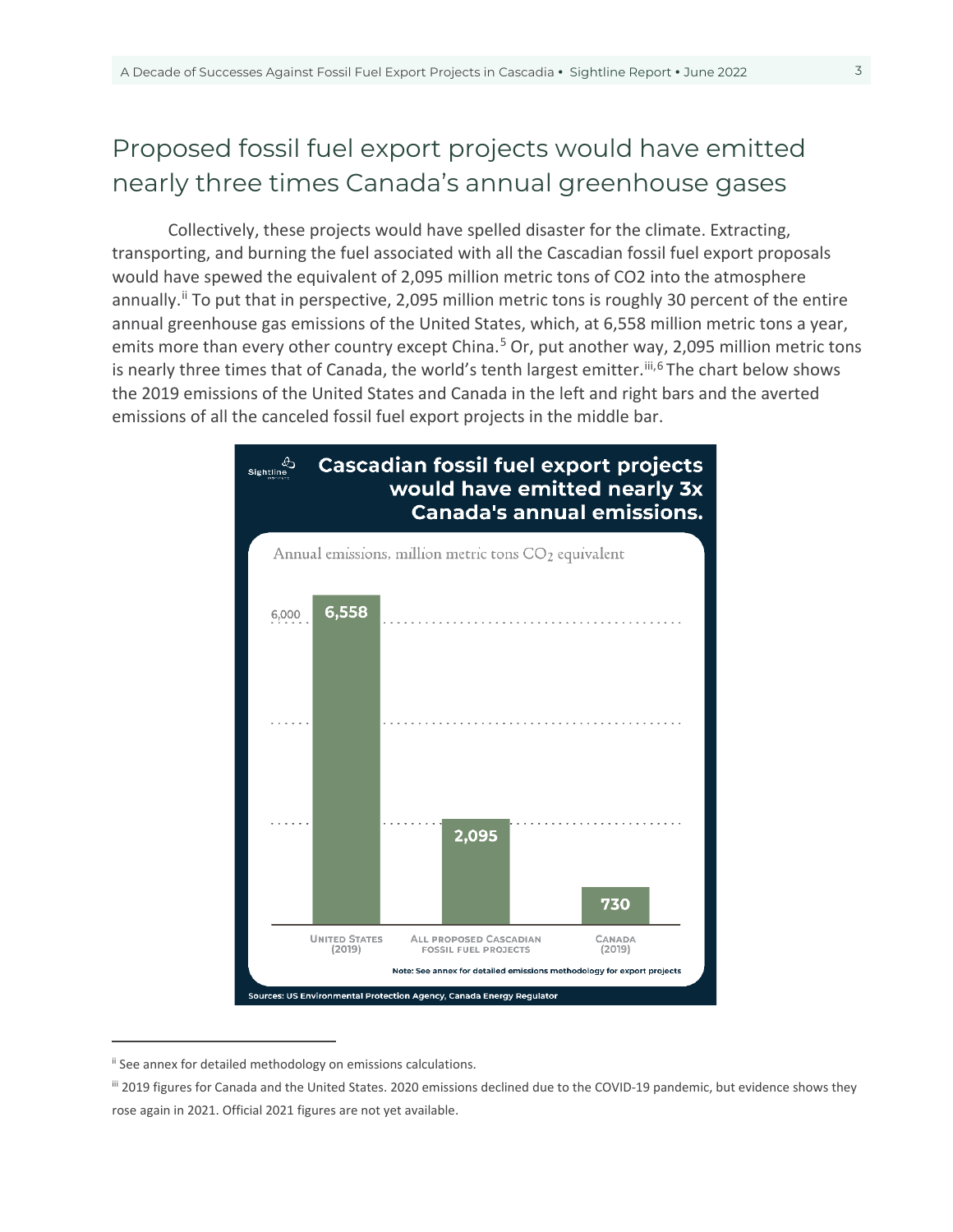But canceling 40 projects averted 1,717 million metric tons of annual greenhouse gas emissions—82 percent of the total potential emissions from all projects—as shown by the second bar from left below. Projects that did come to fruition belch the equivalent of an estimated 46 million metric tons CO2 annually, and those that are still kicking would spew an estimated 330 million metric tons into the atmosphere annually, as shown by the third and fourth bars respectively below.



Putting aside for a moment the odious and well-documented local health and environmental justice effects of fossil fuel infrastructure projects, a skeptic might wonder whether canceling these projects really benefits the climate, which is, after all, a global system.<sup>[7](#page-11-3)</sup> Couldn't project backers find another place from which to ship their polluting fuels if they can't do it here? In theory, yes; in practice, no. Fossil fuel export projects like those proposed in Cascadia can cost billions, depend on the ability to extract nearby resources, and take years or decades to build. $8$ When a company walks away from a project in one place, it cannot easily pick up and move to another.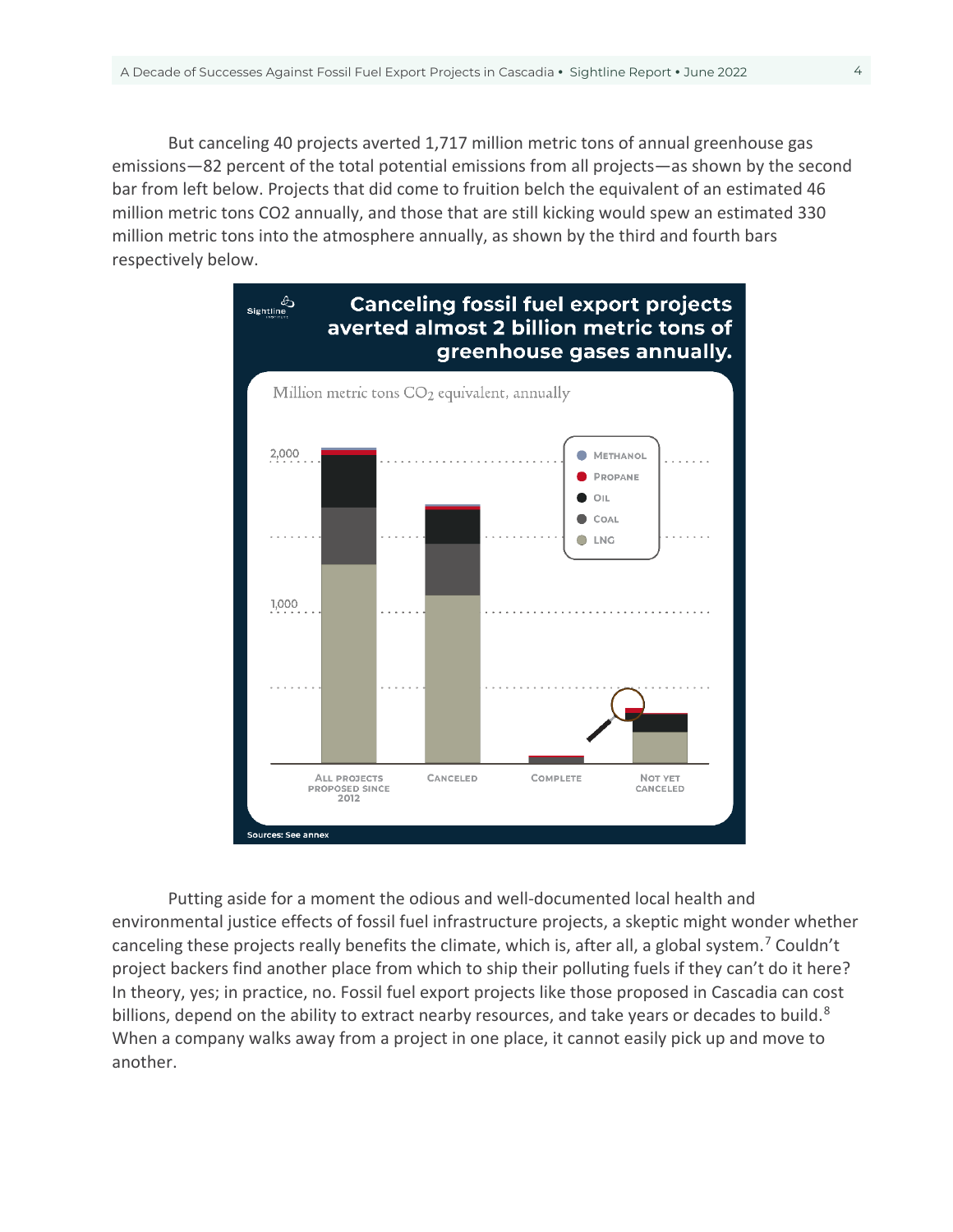Plus, climate scientists have made clear that building more fossil fuel infrastructure would mean game over for meeting the Paris agreement goal of limiting warming to 1.5 degrees Celsius.<sup>[9](#page-11-5)</sup> Emissions from fossil fuel infrastructure *already planned or in place* will catapult the world to 2 degrees of warming, according to the Intergovernmental Panel on Climate Change's (IPCC) most recent report.<sup>[10](#page-11-6)</sup> By scrapping dozens of proposals for new fossil fuel export facilities, Cascadia contributed billions fewer tons of "locked in" carbon to the global carbon budget than it might have a decade ago. $11$ 

### British Columbia remains an outlier

Unfortunately, Cascadia cannot claim victory just yet. Canada distinguishes itself as the last frontier for large-scale fossil fuel export projects in Cascadia; of the nine projects not yet canceled, eight are in British Columbia, as indicated by the map below. Plus, opponents continue to fight non-export focused fossil fuel projects like Tacoma LNG.<sup>[12](#page-11-8)</sup>

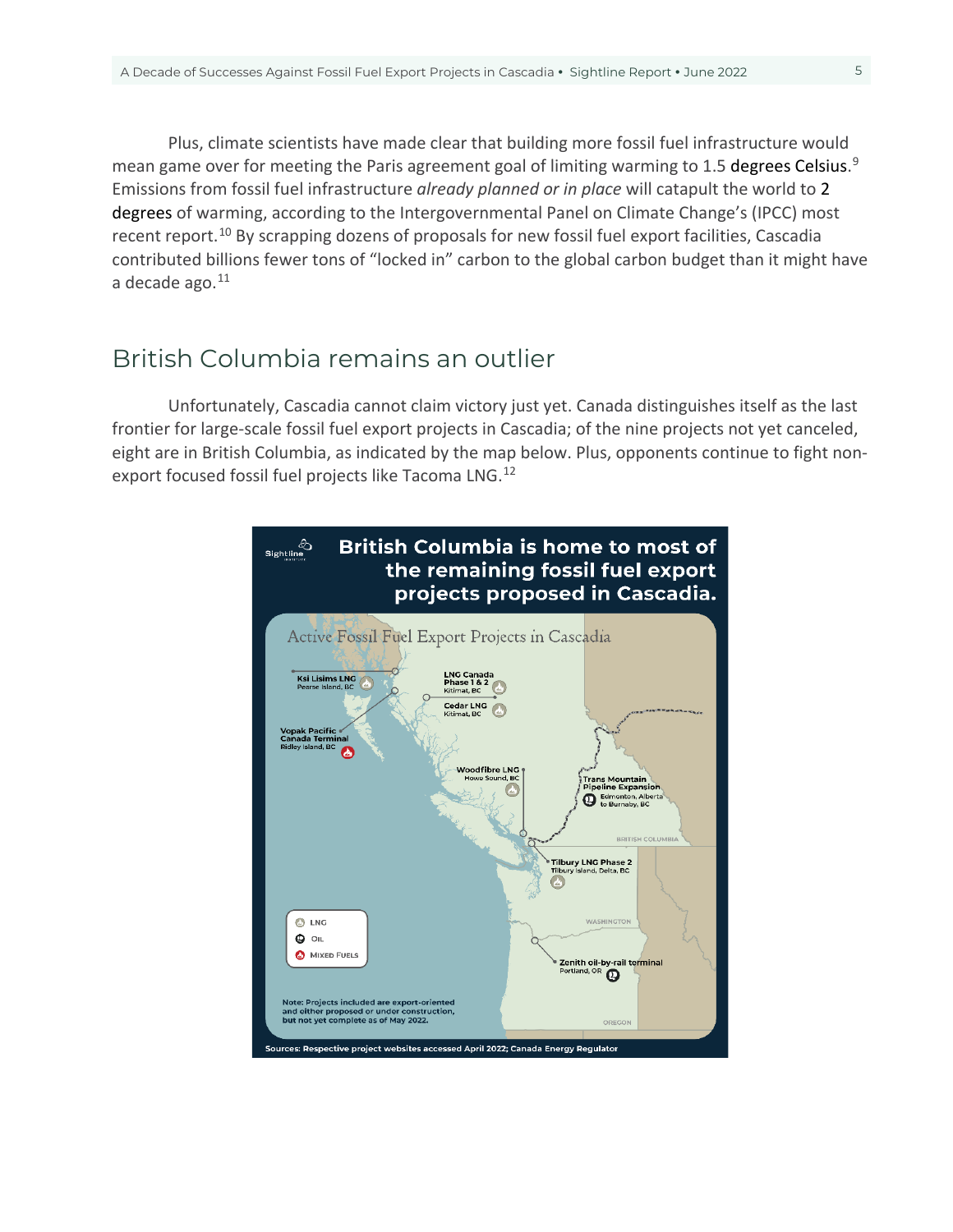Of the remaining projects, the decade-long multibillion-dollar boondoggle to expand the Trans Mountain oil pipeline would be the single largest greenhouse gas emitter. Prime Minister Justin Trudeau stands steadfastly behind the project despite ballooning costs, local opposition, and his own administration's climate commitments.<sup>[13](#page-11-9)</sup>

And while Premier John Horgan's BC provincial government opposes the Trans Mountain pipeline, it remains friendly to projects that will liquify fracked gas from northeastern British Columbia and export it from the coast.<sup>[14](#page-11-10)</sup> Completing the five liquified natural gas (LNG) export facilities currently proposed in British Columbia would make it all but impossible to meet the province's own climate commitments. [15](#page-11-11)

### Conclusion

Thanks to a decade-long fight by many, Cascadia can breathe a little easier knowing that it may not become a major exporter of polluting fossil fuels after all. Of an all-time high of 55 oil, gas, and coal export projects over the last decade, just nine are not yet canceled, almost all of which are in British Columbia.

But the battle is far from over; remaining export projects would collectively emit the equivalent of roughly half of Canada's entire annual emissions if they end up seeing the light of day. Several First Nations, environmental and community groups, concerned residents, and others continue to fight them every step of the way to ensure that doesn't happen.<sup>[16](#page-11-12)</sup> If a livable future is something leaders in British Columbia and Ottawa are serious about, they will also relegate these remaining projects to history's trash can.

*Emily Moore is a senior researcher with Sightline Institute and head of its fossil fuel transition program. Reach her at [emily@sightline.org.](mailto:emily@sightline.org)*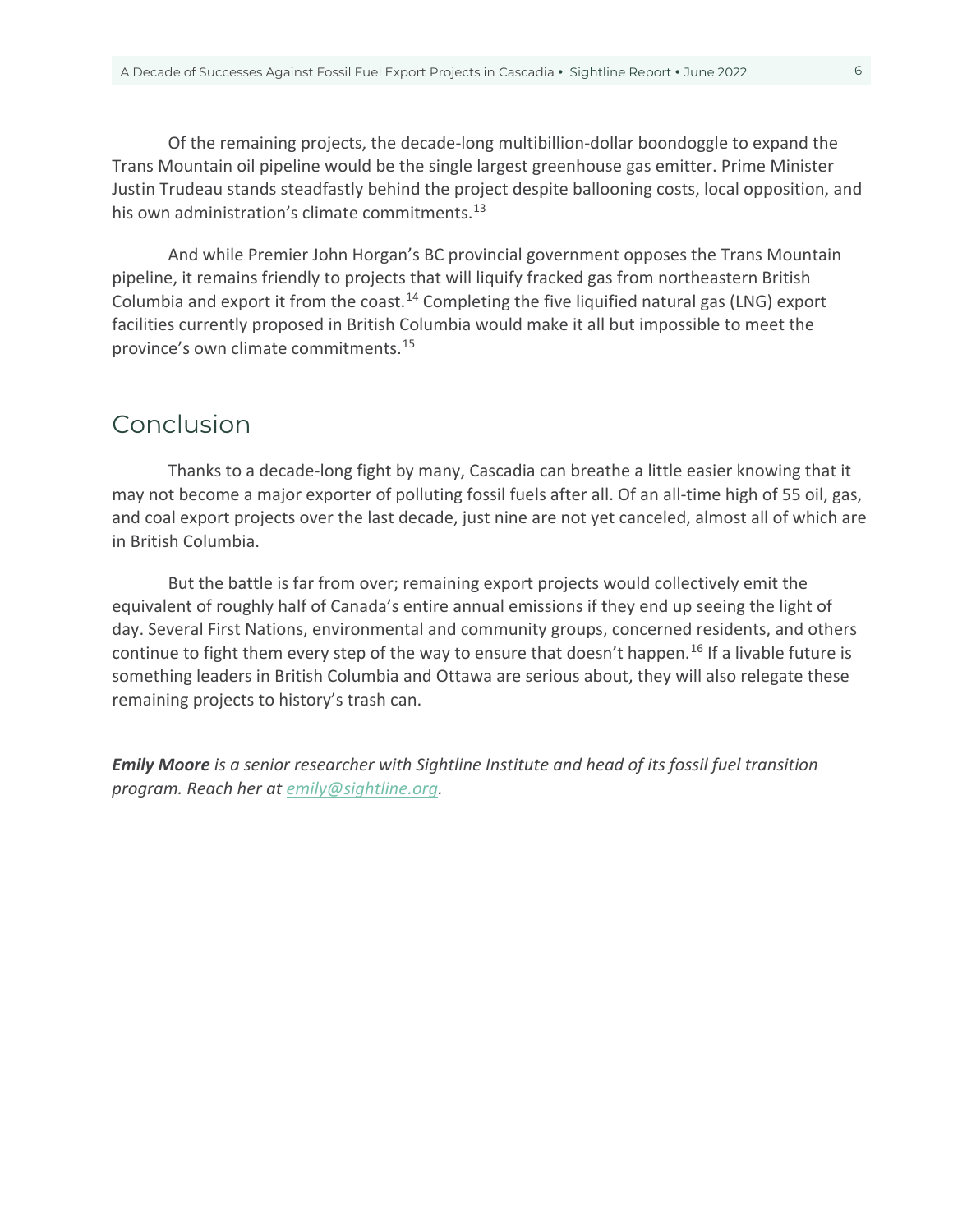## Annex: Emissions methodology

To allow for comparison across sources, Sightline relied on the 100-year Global Warming Potential of greenhouse gases.<sup>[17](#page-11-13)</sup> This means that emissions estimates that include methane are underestimated in the near term, since methane has more than [twice](https://www.sightline.org/2019/02/12/methane-climate-change-co2-on-steroids/) the Global Warming Potential over a 20-year period than it does over a 100-year period.

#### **Oil**

Sightline assumed that the majority of oil used in proposed oil export projects would be refined into gasoline. Sightline used US Environmental Protection Agency's (EPA) lifecycle gasoline emissions figure of 98.2 kilograms of CO2 equivalent (CO2e) per million British thermal units and the US Energy Information Agency's (EIA) estimate of the energy content of oil produced in the United States to calculate a lifecycle emissions ratio of 0.559 metric tons of CO2e per barrel of oil.<sup>[18](#page-12-0)</sup> This may understate emissions because Canadian tar sands oil of the type flowing to and through Cascadia has among the highest emissions intensities in the world.[19](#page-12-1)

|                                        | <b>Project Name</b>                                                         | <b>Total new capacity</b><br>if completed | Status |
|----------------------------------------|-----------------------------------------------------------------------------|-------------------------------------------|--------|
| <b>British Columbia</b>                |                                                                             |                                           |        |
| Brunderheim, Alberta<br>to Kitimat, BC | Enbridge Northern Gateway Pipelines Project                                 | 525,000 BPD*                              | х      |
| Edmonton, Alberta<br>to Burnaby, BC    | <b>Trans Mountain Expansion Project</b>                                     | 890,000 вро                               | ◉      |
| Oregon                                 |                                                                             |                                           |        |
| Clatskanie                             | <b>Global Partners Terminal</b>                                             | 30,000 BPD                                | х      |
| Portland                               | Zenith Energy Oil Terminal                                                  | <b>1.5M BARRELS</b>                       | 0      |
| Washington                             |                                                                             |                                           |        |
| Hoquiam                                | Imperium/Renewable Energy Group<br>Grays Harbor Crude Oil Expansion Project | 70,000 BPD                                | х      |
|                                        | U.S. Development Group<br>Grays Harbor Oil-by-rail Terminal                 | 45,000 BPD                                | X      |
|                                        | Westway/Contanda Terminals Grays Harbor<br>Crude Oil Expansion Project      | 48,900 BPD                                | ×      |
| Tacoma                                 | Targa Sound Terminal                                                        | 30,000 BPD                                | х      |
| Vancouver                              | NuStar Energy Port of Vancouver<br>Oil-by-rail Terminal                     | 22,000 BPD                                | х      |
|                                        | <b>Tesoro Savage Oil Terminal</b>                                           | 360,000 BPD                               |        |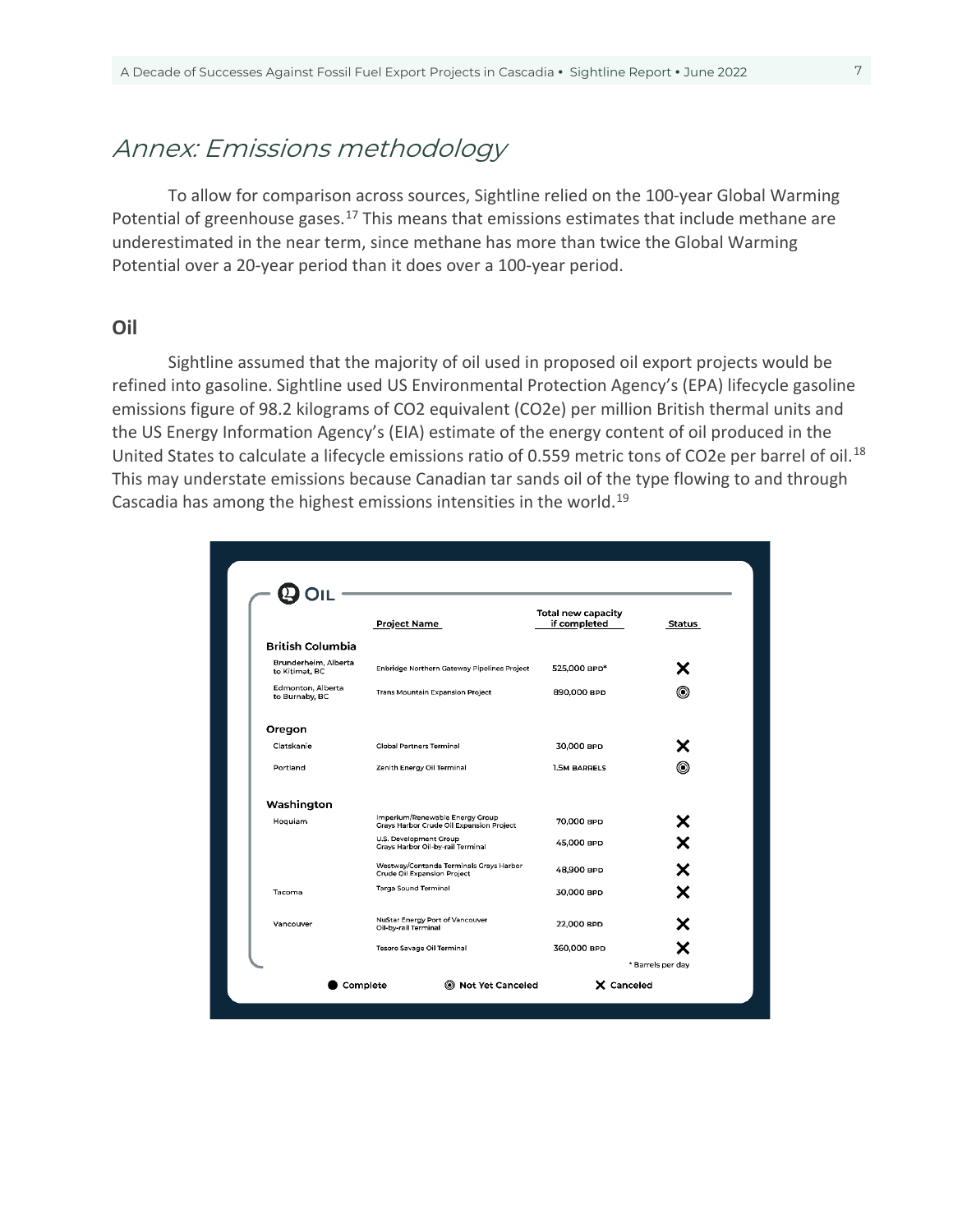#### **Coal**

Sightline used the estimated average lifecycle emissions of Powder River Basin coal exports to select Asian markets according to a 2016 Department of Energy report (868 kilograms of CO2 equivalent per megawatt hour) and the average amount of Powder River Basin coal required to generate one MWh according to the same source, to calculate a lifecycle emissions ratio of 2.1 metric tons of CO2e per metric ton of coal exported.<sup>[20](#page-12-2)</sup> Actual lifecycle emissions would vary depending on the coal's origin and the efficiency of the power plant where it was burned.

|                         | <b>Project Name</b>                                                  | <b>Total new capacity</b><br>if completed | Status |
|-------------------------|----------------------------------------------------------------------|-------------------------------------------|--------|
| <b>British Columbia</b> |                                                                      |                                           |        |
| <b>Prince Rupert</b>    | Ridley Terminals Prince Rupert<br>Coal Export Terminal Expansion     | 25 MMTA*                                  |        |
| Vancouver               | Fraser Surrey Docks Port of Vancouver<br><b>Coal Export Terminal</b> | 8 MMTA                                    |        |
|                         | Neptune Terminals expansion                                          | 18 MMTA                                   |        |
|                         | Westshore Terminals Port of Vancouver<br><b>Coal Export Terminal</b> | 33 MMTA                                   |        |
| Oregon                  |                                                                      |                                           |        |
| Boardman                | Morrow Pacific Coal Export Project                                   | 8 MMTA                                    | х      |
| Columbia County         | Kinder Morgan Port Westward<br>Coal Export Terminal                  | <b>15-30 MMTA</b>                         | X      |
| Coos Bay                | Metro Ports Coos Bay<br>Coal Export Terminal                         | 8.8 MMTA                                  | X      |
|                         | Project Mainstay                                                     | 10 MMTA                                   |        |
| Washington              |                                                                      |                                           |        |
| Cherry Point            | <b>Gateway Pacific Cherry Point</b><br><b>Coal Export Terminal</b>   | <b>48 MMTA</b>                            | х      |
| Hoquiam                 | RailAmerica Grays Harbor<br><b>Coal Export Terminal</b>              | 5 MMTA                                    |        |
| Longview                | Millennium Bulk Logistics Longview<br><b>Coal Export Terminal</b>    | 44 MMTA                                   |        |
|                         |                                                                      | * Million metric tons per annum           |        |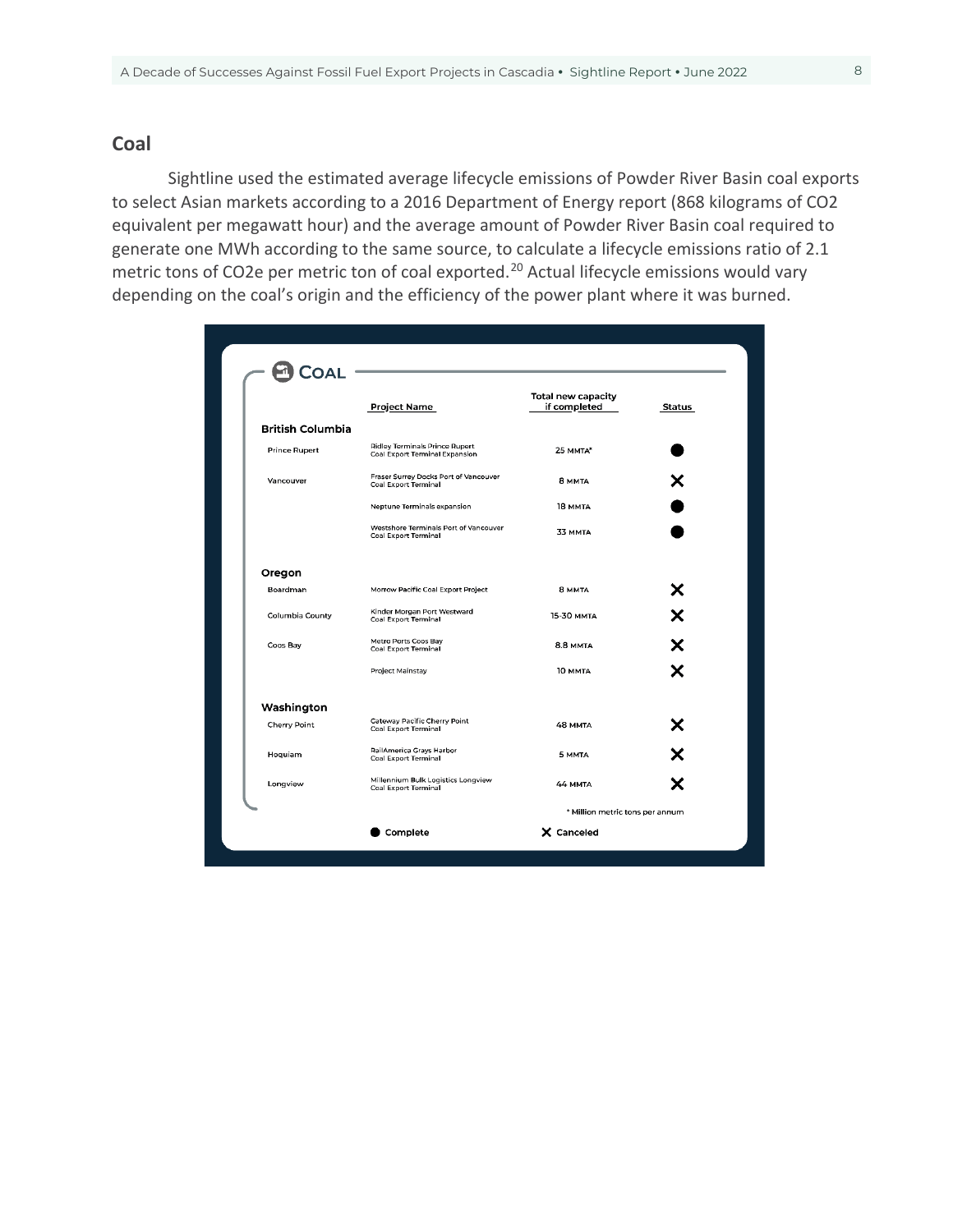#### **Liquified natural gas (LNG)**

Sightline used the estimated average lifecycle emissions of Canadian liquified natural gas exports according to a 2018 report by researchers from the University of Calgary, Massachusetts Institute of Technology, Southern Methodist University, and Johns Hopkins University (662 kilograms CO2e per MWh).<sup>[21](#page-12-3)</sup> Using the EIA's estimate of the amount of natural gas required to generate one kilowatt hour of electricity in the US power sector, Sightline calculated a lifecycle emissions ratio of 4.3 metric tons of CO2e per metric ton of LNG exported.<sup>[22](#page-12-4)</sup>

|                                   | <b>Project Name</b>                   | <b>Total new capacity</b><br>if completed | Status            |
|-----------------------------------|---------------------------------------|-------------------------------------------|-------------------|
| <b>British Columbia</b>           |                                       |                                           |                   |
| Campbell River                    | Discovery LNG                         | <b>20 MMTA*</b>                           | x                 |
| Delta, Tilbury Island             | Tilbury Phase 2 LNG Expansion Project | 2.8 MMTA                                  | ◉                 |
| Kitimat                           | Cedar LNG Project                     | 2.8 MMTA                                  | 0                 |
|                                   | Douglas Channel LNG                   | 0.55 MMTA                                 | ×                 |
|                                   | Kitimat LNG Project                   | 18 MMTA                                   | ×                 |
|                                   | LNG Canada Phase 1                    | 14 MMTA                                   | 0                 |
|                                   | LNG Canada Phase 2                    | 14 MMTA                                   | 0                 |
|                                   | <b>Triton LNC</b>                     | 2.3 MMTA                                  | ×                 |
| Kitsault                          | Kitsault LNG                          | 20 MMTA                                   | ×                 |
| Pearce Island                     | Ksi Lisims LNG Project                | <b>12 MMTA</b>                            | 0                 |
| Port Alberni,<br>Vancouver Island | Kwispaa LNG                           | 24 MMTA                                   | ×                 |
| Port Edward                       | Pacific NorthWest LNG Project         | 18 MMTA                                   |                   |
| <b>Prince Rupert</b>              | Grassy Point LNG                      | 20 MMTA                                   | $\times$ $\times$ |
|                                   | NewTimes Energy LNG                   | 12 MMTA                                   |                   |
|                                   | Orca LNG                              | 24 MMTA                                   | ×                 |
|                                   | Prince Rupert LNG Project             | 14 MMTA                                   | ×                 |
|                                   | Watson Island LNG                     | 1 MMTA                                    | ×                 |
|                                   | <b>WWC LNG</b>                        | 30 MMTA                                   | ×                 |
| Squamish                          | Woodfibre LNG Project                 | 2.1 MMTA                                  | $\circledcirc$    |
| Stewart                           | Stewart Energy LNG                    | 30 MMTA                                   | ×                 |
| Victoria                          | Malahat LNG                           | 6 MMTA                                    | ×                 |
| Oregon                            |                                       |                                           |                   |
| Coos Bay                          | <b>Jordan Cove Energy Project</b>     | 7.5 MMTA                                  |                   |
| Warrenton                         | Oregon LNG                            | <b>9.6 MMTA</b>                           |                   |
|                                   |                                       | * Million metric tons per annum           |                   |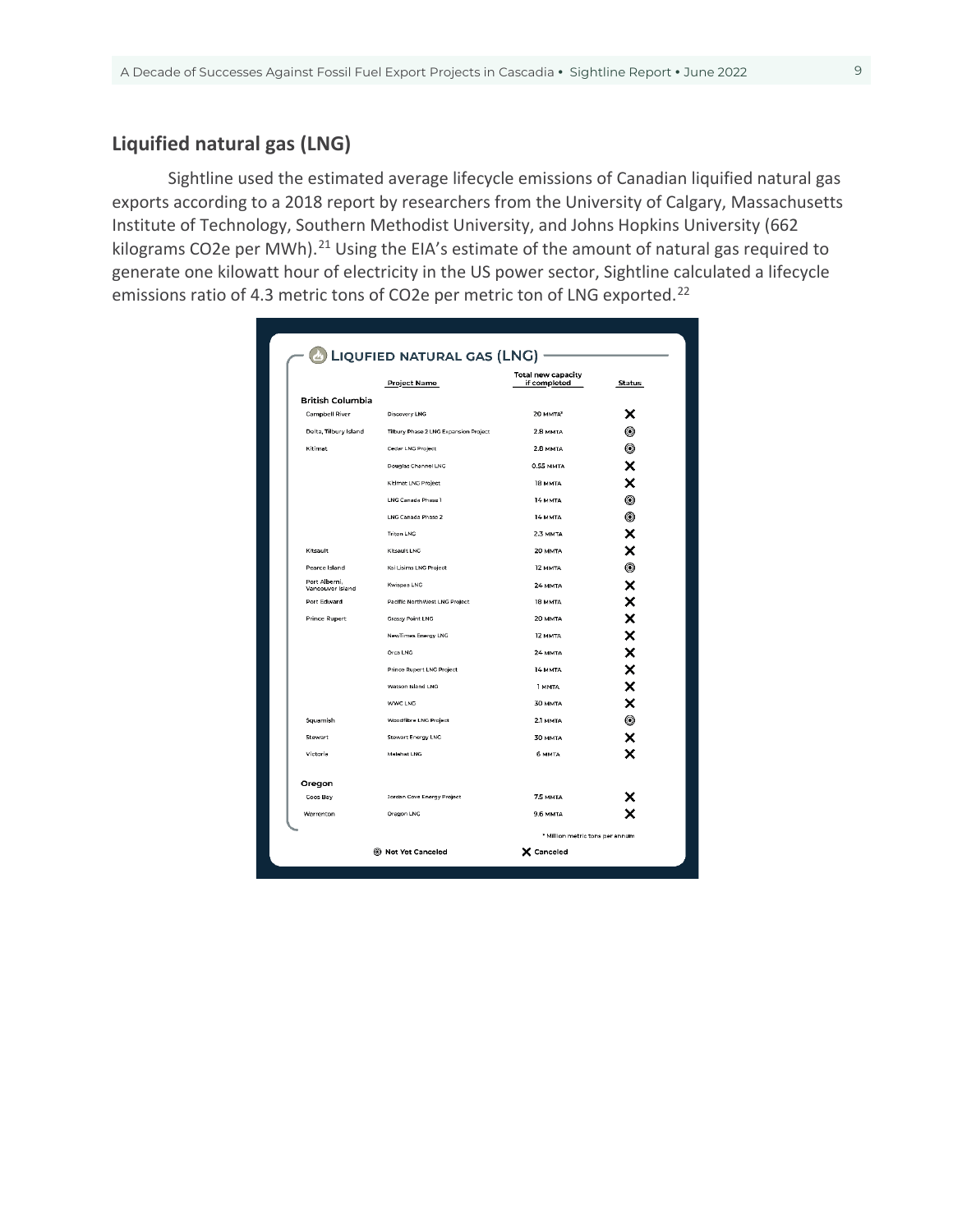#### **Liquified petroleum gas (LPG)**

Sightline added the EIA's estimates of downstream emissions of propane combustion (5.75 kg CO2 per gallon) to upstream emissions associated with producing natural gas in British Columbia per British Columbia's provincial greenhouse gas inventory (0.006 metric tons CO2e per thousand cubic feet).[23](#page-12-5) Combining upstream and downstream emissions, Sightline estimates lifecycle emissions of 276 metric tons of CO2e per thousand barrels of propane. Sightline relied on upstream gas emissions rather than oil since most projects proposed were located in British Columbia and would have relied upon (or do rely upon) natural gas as their feedstock. However, some projects may have relied on oil feedstock, which would change these estimates. For simplicity, Sightline assumed the full capacity of all bulk fuels export terminals would be used for propane, when in practice some were or are intended to export a variety of fuels with different emissions profiles (e.g., butane). Finally, these estimates are likely low, since they do not account for the emissions associated with the export facilities themselves or fuel transport.

|                         | <b>Project Name</b>                                                   | <b>Total new capacity</b><br>if completed | Status |
|-------------------------|-----------------------------------------------------------------------|-------------------------------------------|--------|
| <b>British Columbia</b> |                                                                       |                                           |        |
| Kitimat                 | Pacific Traverse Energy Kitimat<br><b>LPG Export Project</b>          | 46,000 BPD*                               | х      |
| <b>Prince Rupert</b>    | Pembina Prince Rupert Terminal                                        | 25,000 BPD                                | x      |
|                         | Ridley Island Propane Export Terminal                                 | 40,000 BPD                                | ×      |
|                         | Vopak Pacific Canada**                                                | 40,000 BPD                                | ◉      |
| Oregon                  |                                                                       |                                           |        |
| Portland                | Pembina Pipeline Corp. Port of Portland<br>Propane Export Terminal    | 37.000 BPD                                | х      |
| Washington              |                                                                       |                                           |        |
| Ferndale                | Petrogas Energy Ferndale<br>Propane Export Terminal                   | 30,000 BPD                                |        |
| Longview                | Sage Midstream Port of Longview<br>Propane and Butane Export Terminal | 47,000 BPD                                | ×      |
|                         | Washington Energy Storage and Transfer<br><b>LPG Export Terminal</b>  | 75,000 BPD                                | x      |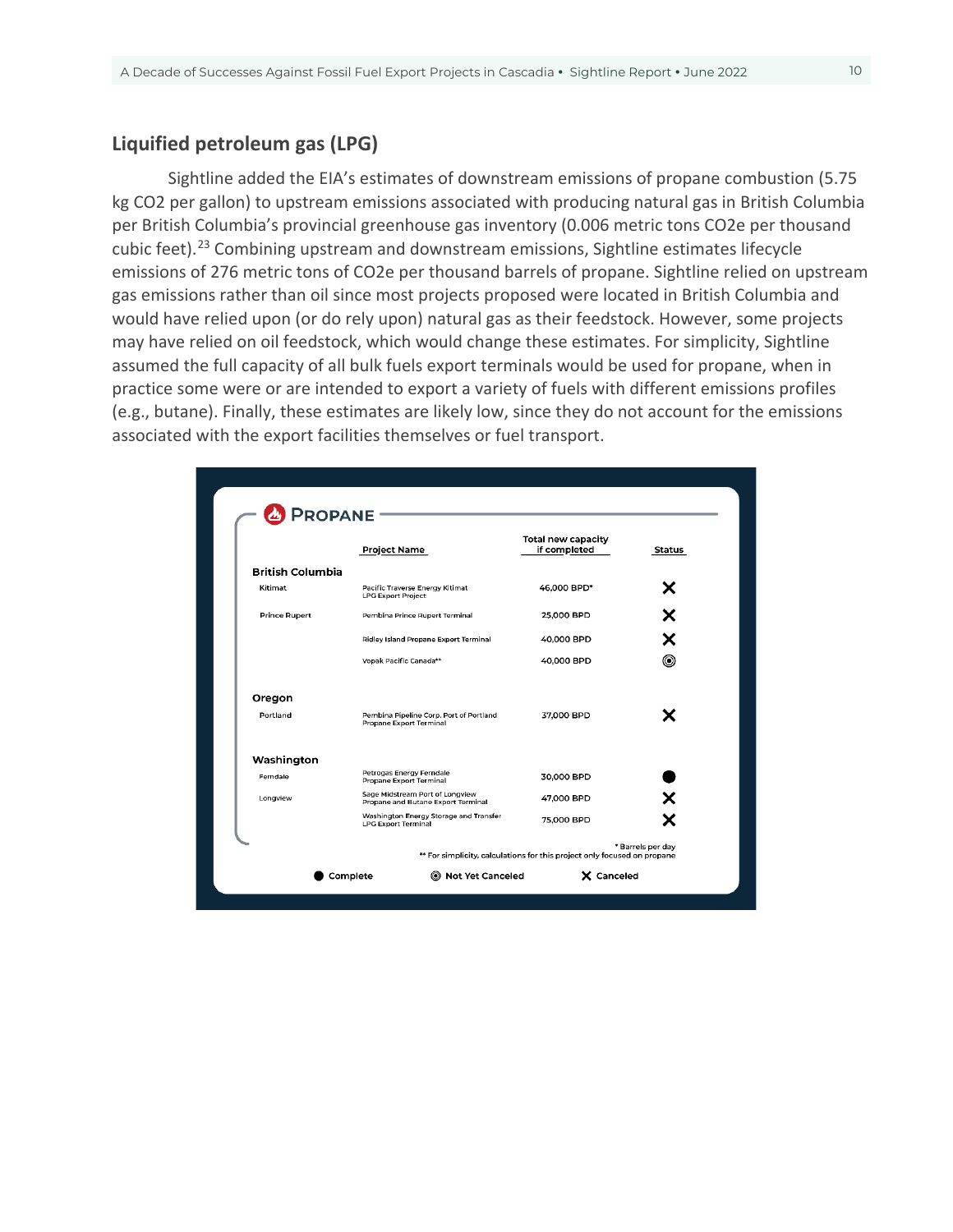#### **Methanol**

 $\overline{a}$ 

Sightline relied on Stockholm Energy Institute's (SEI) estimation of the annual greenhouse gas emissions of the methanol facility that Northwest Innovation Works proposed in Kalama, Washington (4 million metric tons CO2e).<sup>[24](#page-12-6)</sup> For consistency with other sources, Sightline used SEI's 3 percent methane leakage rate and the 100-year Global Warming Potential scenario. Scaled to the estimated capacity of the Kalama facility, Sightline calculated a lifecycle emissions ratio of 1.1 metric tons of CO2e per metric ton of methanol.

|            | <b>&amp;</b> METHANOL                                                       |                                           |        |
|------------|-----------------------------------------------------------------------------|-------------------------------------------|--------|
|            | <b>Project Name</b>                                                         | <b>Total new capacity</b><br>if completed | Status |
| Oregon     |                                                                             |                                           |        |
| Clatskanie | Northwest Innovation Works Port Westward<br><b>Gas-to-Methanol Refinery</b> | 1.8 MMTA                                  |        |
| Washington |                                                                             |                                           |        |
| Kalama     | Kalama Gas-to-Methanol Facility                                             | <b>3.6 MMTA</b>                           | х      |
| Tacoma     | Northwest Innovation Works<br>Port of Tacoma Methanol Plant                 | 7.3 MMTA                                  |        |

<span id="page-10-0"></span><sup>&</sup>lt;sup>1</sup> Eric de Place, Rich Feldman, Nick Abraham, et al., "Thin Green Line Activism," 14 articles, Sightline Institute, Dec., 17, 2013-June 8, 2017[, www.sightline.org/series/thin-green-line-activism/;](http://www.sightline.org/series/thin-green-line-activism/) de Place, "How Northwest Communities Are Stopping Fossil Fuel Projects Before They Start," Sightline Institute[, www.sightline.org/2018/04/23/how-northwest-communities-continue-to-stop-fossil-fuel](http://www.sightline.org/2018/04/23/how-northwest-communities-continue-to-stop-fossil-fuel-projects-before-they-start/)[projects-before-they-start/.](http://www.sightline.org/2018/04/23/how-northwest-communities-continue-to-stop-fossil-fuel-projects-before-they-start/)

<span id="page-10-1"></span><sup>&</sup>lt;sup>2</sup> Robert McClure, "A Thin Green Line," Grist, Jan. 31, 2021[, https://grist.org/justice/washington-oregon-british-columbia-activism](https://grist.org/justice/washington-oregon-british-columbia-activism-lng-coal-exports/)[lng-coal-exports/;](https://grist.org/justice/washington-oregon-british-columbia-activism-lng-coal-exports/) Eric de Place et. al, "The Risk of Northwest Oil Spills," 16 articles, Sightline Institute, Nov. 21, 2014–June 5, 2017, [www.sightline.org/series/the-risk-of-northwest-oil-spills/page/2/;](http://www.sightline.org/series/the-risk-of-northwest-oil-spills/page/2/) de Place et al., "A Crackdown on Coal Prices," 10 articles, Sightline Institute, Oct. 4, 2011–May 12, 2016, [www.sightline.org/series/coal-dust-crackdown/;](http://www.sightline.org/series/coal-dust-crackdown/) de Place, "Three Reasons Why the Kalama Methanol Project Would Be a Climate Disaster," Sightline Institute, April 19, 2018[, www.sightline.org/2018/04/19/three-reasons](http://www.sightline.org/2018/04/19/three-reasons-why-the-kalama-methanol-project-would-be-a-climate-disaster/)[why-the-kalama-methanol-project-would-be-a-climate-disaster/;](http://www.sightline.org/2018/04/19/three-reasons-why-the-kalama-methanol-project-would-be-a-climate-disaster/) de Place et al., "Oil Train Explosions and Derailments," 25 articles, July 7, 2013–July 8, 2015, Sightline Institute[, www.sightline.org/series/oil-train-explosions-and-derailments/.](http://www.sightline.org/series/oil-train-explosions-and-derailments/)

<span id="page-10-2"></span><sup>3</sup> Taylor Kuykendall and Anna Duquiatan, "US Coal's 'Road to Extinction' May Take Well Over a Decade without Policy Push," S&P Global Market Intelligence, Feb. 2, 2021[, www.spglobal.com/marketintelligence/en/news-insights/latest-news-headlines/us-coal-s](http://www.spglobal.com/marketintelligence/en/news-insights/latest-news-headlines/us-coal-s-road-to-extinction-may-take-well-over-a-decade-without-policy-push-62420152?utm_campaign=corporatepro&utm_medium=contentdigest&utm_source=coalsconundrum)[road-to-extinction-may-take-well-over-a-decade-without-policy-push-](http://www.spglobal.com/marketintelligence/en/news-insights/latest-news-headlines/us-coal-s-road-to-extinction-may-take-well-over-a-decade-without-policy-push-62420152?utm_campaign=corporatepro&utm_medium=contentdigest&utm_source=coalsconundrum)

[<sup>62420152?</sup>utm\\_campaign=corporatepro&utm\\_medium=contentdigest&utm\\_source=coalsconundrum;](http://www.spglobal.com/marketintelligence/en/news-insights/latest-news-headlines/us-coal-s-road-to-extinction-may-take-well-over-a-decade-without-policy-push-62420152?utm_campaign=corporatepro&utm_medium=contentdigest&utm_source=coalsconundrum) International Energy Agency, "The US Shale Revolution Has Reshaped the Energy Landscape at Home and Abroad, According to Latest IEA Policy Review," Sept. 13, 2019, [www.iea.org/news/the-us-shale-revolution-has-reshaped-the-energy-landscape-at-home-and-abroad-according-to-latest-](http://www.iea.org/news/the-us-shale-revolution-has-reshaped-the-energy-landscape-at-home-and-abroad-according-to-latest-iea-policy-review)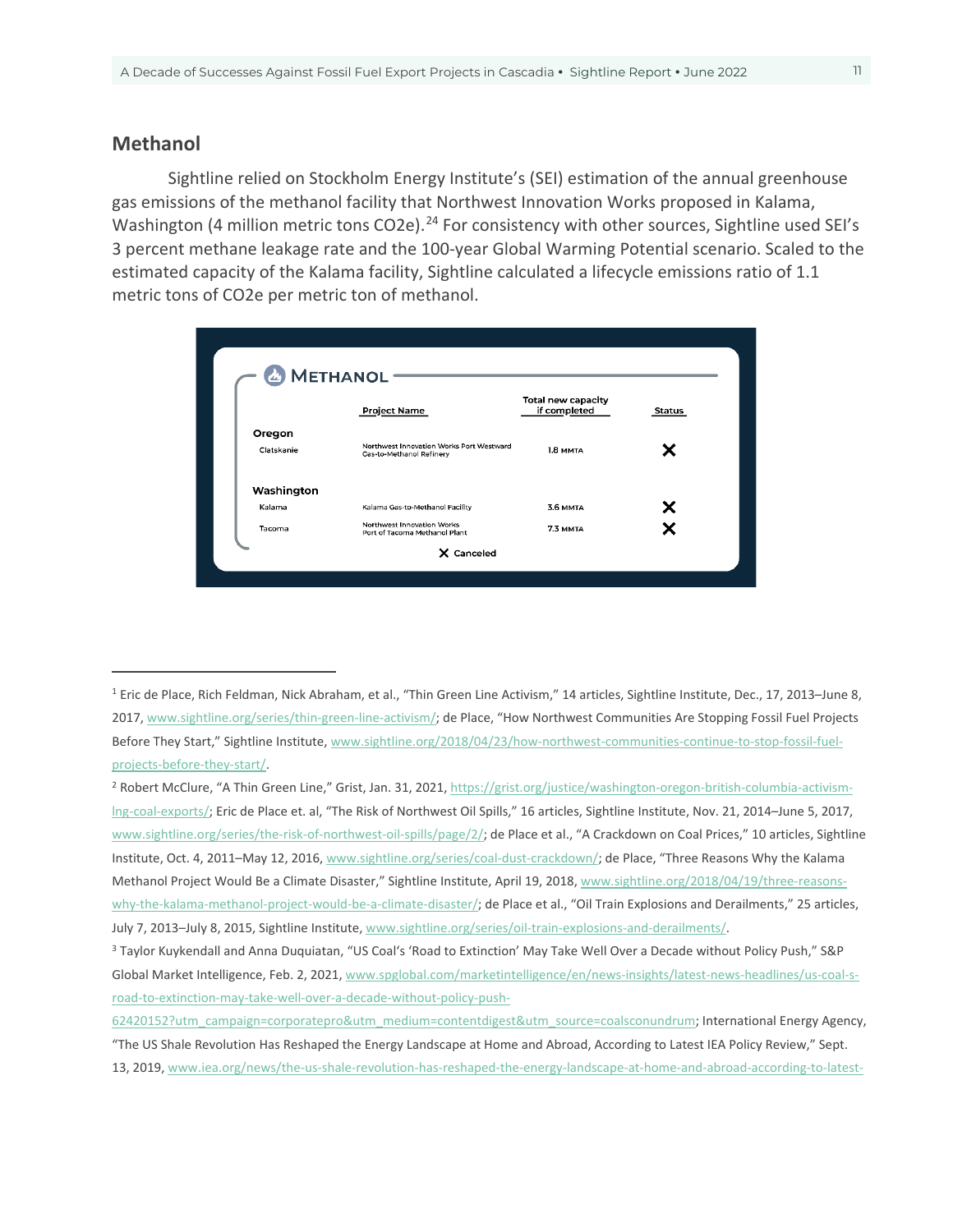[iea-policy-review;](http://www.iea.org/news/the-us-shale-revolution-has-reshaped-the-energy-landscape-at-home-and-abroad-according-to-latest-iea-policy-review) Gillian Rich, "Oil Export Ban Lifted as Obama Signs Spending Bill," Investor's Business Daily, Dec. 18, 2015, [www.investors.com/news/oil-export-ban-lift-needs-obama-ok/.](http://www.investors.com/news/oil-export-ban-lift-needs-obama-ok/)

<span id="page-11-0"></span>4 State of Washington Department of Ecology, "Millennium Bulk Terminals Longview,[" https://ecology.wa.gov/Regulations-](https://ecology.wa.gov/Regulations-Permits/SEPA/Environmental-review/SEPA-at-Ecology/Millennium)[Permits/SEPA/Environmental-review/SEPA-at-Ecology/Millennium;](https://ecology.wa.gov/Regulations-Permits/SEPA/Environmental-review/SEPA-at-Ecology/Millennium) Floyd McKay, "The Northwest's Coming Clashes over Fossil Fuel Exports," Crosscut, Dec. 9, 2015[, https://crosscut.com/2015/12/big-year-ahead-in-northwests-wrangling-with-big-energy.](https://crosscut.com/2015/12/big-year-ahead-in-northwests-wrangling-with-big-energy)

<span id="page-11-1"></span><sup>5</sup> U.S. Environmental Protection Agency, "Inventory of U.S. Greenhouse Gas Emissions and Sinks: 1990–2020,"

[www.epa.gov/ghgemissions/inventory-us-greenhouse-gas-emissions-and-sinks-1990-2020.](http://www.epa.gov/ghgemissions/inventory-us-greenhouse-gas-emissions-and-sinks-1990-2020)

<span id="page-11-2"></span><sup>6</sup> Environment and Climate Change Canada, "National Inventory Report 1990–2020: Greenhouse Gas Sources and Sinks in Canada, Executive Summary," 2022, https://publications.gc.ca/collections/collection 2022/eccc/En81-4-1-2020-eng.pdf.

<span id="page-11-3"></span><sup>7</sup> Rachel Ramirez, "The Fight Against Fossil Fuel Infrastructure Is the Fight for Healthy Communities," KCET, Dec. 17, 2020, [www.kcet.org/shows/power-health/the-fight-against-fossil-fuel-infrastructure-is-the-fight-for-healthy-communities;](http://www.kcet.org/shows/power-health/the-fight-against-fossil-fuel-infrastructure-is-the-fight-for-healthy-communities) Julia Kane, "Historically Redlined Neighborhoods Have Twice the Number of Oil and Gas Wells," Grist, April 13, 2022,

[https://grist.org/accountability/redlined-neighborhoods-pollution/.](https://grist.org/accountability/redlined-neighborhoods-pollution/)

 $\overline{a}$ 

<span id="page-11-4"></span>8 Omar Mawji and Brad Williams, "Review of LNG Canada Project: Delays, Policy Changes, and Rising Costs," Institute for Energy Economics and Financial Analysis, Nov. 2021[, https://ieefa.org/wp-content/uploads/2021/11/Review-of-LNG-Canada-Project-](https://ieefa.org/wp-content/uploads/2021/11/Review-of-LNG-Canada-Project-Delays-Policy-Changes-and-Rising-Costs_November-2021.pdf)[Delays-Policy-Changes-and-Rising-Costs\\_November-2021.pdf;](https://ieefa.org/wp-content/uploads/2021/11/Review-of-LNG-Canada-Project-Delays-Policy-Changes-and-Rising-Costs_November-2021.pdf) Emily Moore, "Five Reasons That Expanding the Trans Mountain Oil Pipeline Is Still a Colossal Mistake," Sightline Institute, March 8, 2022[, www.sightline.org/2022/03/08/five-reasons-that-expanding](http://www.sightline.org/2022/03/08/five-reasons-that-expanding-the-trans-mountain-oil-pipeline-is-still-a-colossal-mistake/)[the-trans-mountain-oil-pipeline-is-still-a-colossal-mistake/.](http://www.sightline.org/2022/03/08/five-reasons-that-expanding-the-trans-mountain-oil-pipeline-is-still-a-colossal-mistake/)

<span id="page-11-5"></span><sup>9</sup> Dan Tong et al., "Committed Emissions from Existing Energy Infrastructure Jeopardize 1.5°C Climate Target," *Nature*, July 1, 2019, www.nature.com/articles/s41586-019-1364-3.

<span id="page-11-6"></span><sup>10</sup> P.R. Shukla et al., eds., "Climate Change 2022: Mitigation of Climate Change," International Panel on Climate Change, 2022, [www.ipcc.ch/report/ar6/wg3/.](https://sightline4.sharepoint.com/Shared%20Documents/Staff%20Folders/Alan/Programs/Fossil%20Fuels/www.ipcc.ch/report/ar6/wg3/)

<span id="page-11-7"></span><sup>11</sup> P. Erickson et al., "Carbon lock-in from fossil fuel supply infrastructure," Stockholm Environment Institute, Sept. 23, 2015, [www.sei.org/publications/carbon-lock-in-from-fossil-fuel-supply-infrastructure/;](https://www.sei.org/publications/carbon-lock-in-from-fossil-fuel-supply-infrastructure/) V. Masson-Delmotte et al., eds, "Global Warming of 1.5ºC," International Panel on Climate Change, 2018[, www.ipcc.ch/sr15/chapter/spm/.](https://www.ipcc.ch/sr15/chapter/spm/)

<span id="page-11-8"></span><sup>12</sup> Associated Press, "Liquefied Natural Gas Plant in Tacoma Gets OK from State Pollution Board," KNKX, Nov. 23, 2021, [www.knkx.org/environment/2021-11-23/liquefied-natural-gas-plant-in-tacoma-gets-ok-from-state-pollution-board.](http://www.knkx.org/environment/2021-11-23/liquefied-natural-gas-plant-in-tacoma-gets-ok-from-state-pollution-board)

<span id="page-11-9"></span><sup>13</sup> Department of Finance Canada, "Government Announces Next Steps on Trans Mountain Expansion Project," Government of Canada, Feb. 18, 2022[, www.canada.ca/en/department-finance/news/2022/02/government-announces-next-steps-on-trans-](http://www.canada.ca/en/department-finance/news/2022/02/government-announces-next-steps-on-trans-mountain-expansion-project.html)

[mountain-expansion-project.html;](http://www.canada.ca/en/department-finance/news/2022/02/government-announces-next-steps-on-trans-mountain-expansion-project.html) Emily Moore, "Five Reasons That Expanding the Trans Mountain Oil Pipeline Is Still a Colossal Mistake," Sightline Institute, March 8, 2022, [www.sightline.org/2022/03/08/five-reasons-that-expanding-the-trans-mountain-oil](http://www.sightline.org/2022/03/08/five-reasons-that-expanding-the-trans-mountain-oil-pipeline-is-still-a-colossal-mistake/)[pipeline-is-still-a-colossal-mistake/.](http://www.sightline.org/2022/03/08/five-reasons-that-expanding-the-trans-mountain-oil-pipeline-is-still-a-colossal-mistake/)

<span id="page-11-10"></span><sup>14</sup> Ministry of Attorney General, "Statement on Trans Mountain Pipeline," Government of British Columbia, Sept. 1, 2017, [https://news.gov.bc.ca/releases/2017AG0017-001516;](https://news.gov.bc.ca/releases/2017AG0017-001516) Simon Little and Sean Boynton, "'Show Some Respect': Horgan Criticized for LNG Plant Visit that Skips Indigenous Leaders," Global News, Jan. 17, 2020[, https://globalnews.ca/news/6428292/horgan-lng-visit](https://globalnews.ca/news/6428292/horgan-lng-visit-pipeline-dispute/)[pipeline-dispute/.](https://globalnews.ca/news/6428292/horgan-lng-visit-pipeline-dispute/)

<span id="page-11-11"></span><sup>15</sup> Emily Moore, "No, British Columbia's LNG Cannot Solve Europe's Russian Gas Problem," Sightline Institute, April 7, 2022, [www.sightline.org/2022/04/07/no-british-columbias-lng-cannot-solve-europes-russian-gas-problem/.](http://www.sightline.org/2022/04/07/no-british-columbias-lng-cannot-solve-europes-russian-gas-problem/)

<span id="page-11-12"></span><sup>16</sup> Tsleil-Waututh Nation Sacred Trust initiative[, https://twnsacredtrust.ca/.](https://twnsacredtrust.ca/)

<span id="page-11-13"></span>17 US Environmental Protection Agency, "Understanding Global Warming Potentials," [www.epa.gov/ghgemissions/understanding](http://www.epa.gov/ghgemissions/understanding-global-warming-potentials)[global-warming-potentials.](http://www.epa.gov/ghgemissions/understanding-global-warming-potentials)